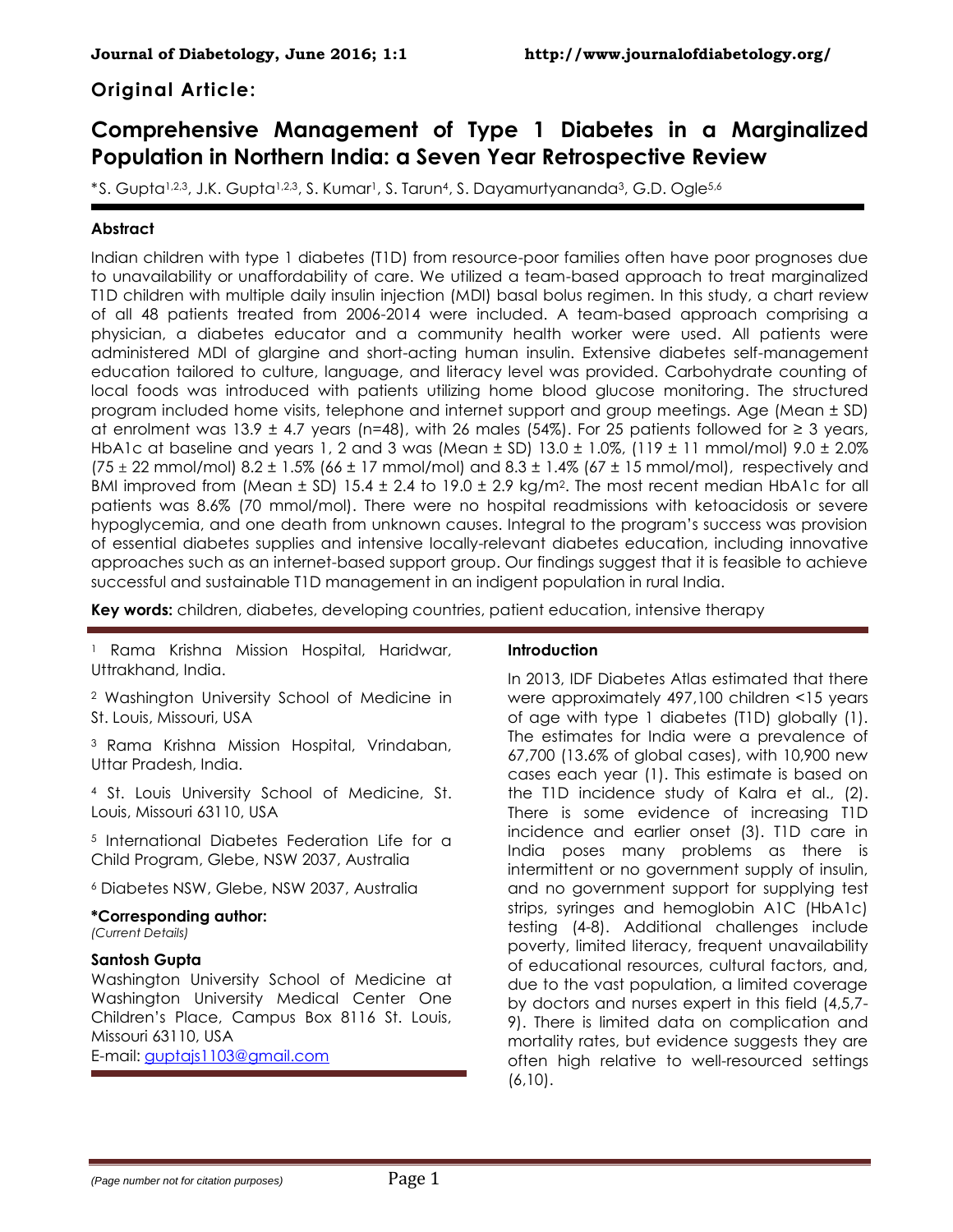Good blood glucose control is critical for preventing dangerous hypo- and hyperglycemic extremes, and reducing chronic vascular and neuropathic diabetes complications. In the past, twice-daily injections of mixed insulin or of short- and intermediate acting insulin were used, and these regimens are still widely used in less-resourced settings (11). The basal-bolus concept, either as multiple dose insulin injection (MDI) or continuous subcutaneous insulin infusion (CSII), has led to improved glycemic control, or is now the recommended regimen, combined with selfmonitoring of blood glucose (SMBG), carbohydrate counting and diabetes education (12). The basal analog insulin glargine has a more predictable glycemic effect compared to NPH insulin with a reduced rate of hypoglycemia and greater treatment satisfaction (13-16).

In 2006, we undertook a daunting challenge to introduce the basal/bolus insulin regimen, along with intensive diabetes education, in an impoverished population of T1D patients in northern India. The project site is Rama Krishna Mission (RKM) hospital (17), a 150 bed multispecialty charitable hospital situated in the city of Haridwar, 150 km north of New Delhi. Haridwar has a population of 1.89 million people and also attracts a large number of pilgrims to holy sites. The hospital runs on donations and provides free- or low-cost care to the poor and minimally literate population in this region. Here the current study reported a seven-year follow-up on all 48 children and adolescents with TID enrolled in our program.

# **Methods**

### *Subject enrolment*

A chart review was performed on all 48 children and youth (age < 26 years) diagnosed with T1D from families with monthly incomes  $\leq$  10,000 INR (156 USD) treated at RKM hospital from September 2006 to April 2014. Signed informed consent was obtained from all subjects. A clinical diagnosis of T1D was made on all patients based on symptoms (history of polyuria, polydipsia, weight loss) confirmed by laboratory investigations, including blood ≥11.1 mmol/L, ketones in urine, and elevated HbA1c level >6.5% (>48 mmol/mol).

# **Initial evaluation and insulin regimen**

Initial evaluation was performed by a team consisting of a trained physician, a diabetes educator and a community health worker. All patients were initiated on MDI with glargine (Sanofi, France) and short-acting Humulin- (Eli Lilly, USA)) insulin, SMBG, dietary carbohydrate (CHO) counting, and diabetes selfmanagement education (DSME).

A 15-part questionnaire was used for initial evaluation of patients and their caregiver; to assess their literacy level, understanding of diabetes, socioeconomic status, family dynamics and psychological barriers. We implemented a five-day patient- and familycentered DSME program in hospital, comprising: one-on-one teaching to the family about T1D, rationale for basal/bolus concept of MDI for insulin replacement, and importance of SMBG and dietary CHO counting for insulin dose adjustments. Various methods, including stuffed toys, pictures and role-playing were used in a culturally sensitive manner, suited for the family's literacy level and learning style.

Initial total daily insulin dose (TDD) was calculated from the formula 0.5-1.0 U/kg/day, allowing for nutritional status and presence of acute insulin resistance factors (i.e. ketones, infection). 20-40% of TDD was given as basal glargine at bedtime. Short-acting insulin was used as a bolus dose, given 30 minutes before breakfast, lunch and dinner to cover CHO content and to correct elevated pre-meal blood glucose levels. Doses were calculated based on insulin: CHO ratio (ICR) and insulin sensitivity factors (ISF). ICR is the amount of CHO (in grams) covered by one unit of insulin; calculated as 500/TDD dose. ISF is the reduction in BG (mmol/L) expected by subcutaneous administration of one unit of insulin; calculated as 1500/TDD.

Daily adjustment of insulin doses, based on their pre-meal blood glucose and meal CHO count was performed by the patient and their caregiver with guidance by the diabetes care team while in the hospital, and continued at home for at least two weeks by phone until the patient and the caregiver were confident with insulin dose adjustments. All patients were provided free insulin, insulin syringes, and glucose monitoring supplies (International

*<sup>(</sup>Page number not for citation purposes)* Page 2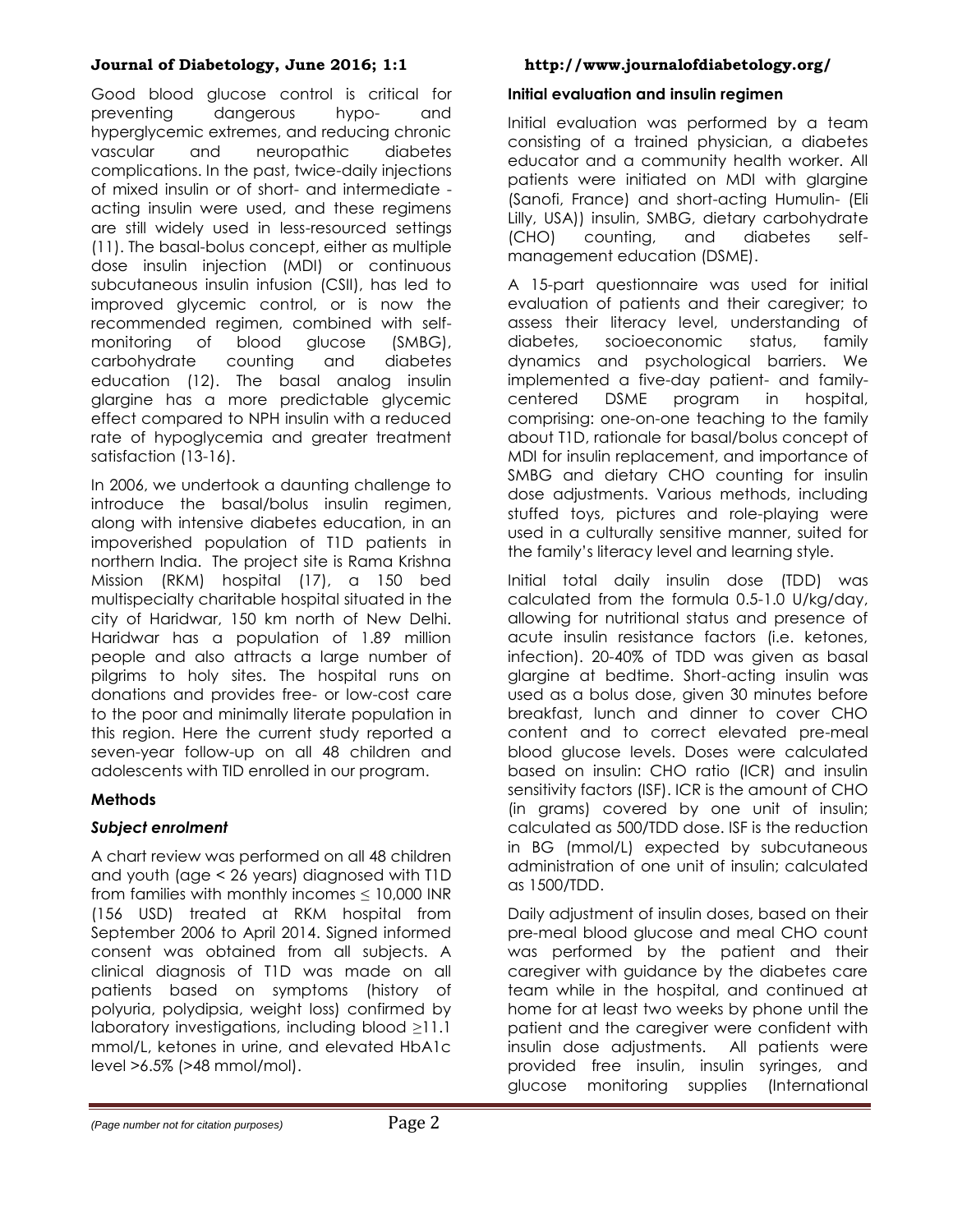Diabetes Federation Life for a Child Program, Insulin for Life USA, Australia and Manav Seva Foundation Inc., USA).

#### *Designing an appropriate diet*

Since the majority of the patients were initially in a catabolic state, sufficient calories were assigned until they had regained an acceptable weight. The concept of a balanced diet with various classes of food was explained using a plate method as well as pictures and food models. A list of CHO counts on Indian food was developed through various sources (18-20). The list included cooked food in 15 gm CHO values by weight for solid foods and by volume for liquid foods in all categories. Patients were asked to bring a sample of their typical daily diet to the hospital. A carbohydrate value was assigned to each component of cooked food per serving based on the weight and volume of their meal. The same procedure was followed for dairy, fruits and snacks.

Patients were taught how to read prepackaged food labels for CHO content per serving. Using a three-colored basket method (red, yellow, and green, as with traffic lights) children were encouraged to use food / snacks from the green rather than the red basket and sometimes use food from the yellow basket. The choice gave some freedom and aided dietary adherence. The training enabled them to visually recognize 15 g CHO in a variety of foods, giving them control and confidence to calculate their insulin doses when away from home. Various games, art-work and quizzes were used to reinforce CHO counting, which appealed to the children, who readily adopted the counting.

### *Glucose monitoring*

All patients were given a blood glucose meter (BGM) to check their blood sugar three times at pre-meal, with an additional test performed when hypoglycemic symptoms occurred. A logbook was maintained by the families and verified against their BGM during clinic visits. Families and children were educated to make a connection between their blood glucose levels and symptoms of hypoglycemia, as well as the effect of food and exercise on their glucose levels. Children  $\geq$  eight years were

required to check their own blood glucose and administer their own injections at home and in school. Children and their families were required to carry a "hypo pack" containing 15 g of raisins and nuts at all times to treat hypoglycemia (21). HbA1c was measured every four months with a point-of-care (initially with A1cNow+ kits (Bayer HealthCare, USA) and from January 2013 with DCA Vantage machine (Siemens Healthcare, USA)), to allow face-toface discussion and immediate changes in their treatment. If HbA1c was >13% (>119 mmol/mol) a value of 13.5% (124 mmol/mol) was used in data analysis.

#### *Support and follow-up*

A community health worker visited new patients in their homes, reinforcing CHO counting, checking their BGM and logbook, and provided supplemental diabetes education as needed. Each family was provided with a copy of a diabetes manual: "Living the sweet life: Diabetes and the art of balancing insulin with diet and exercise" (copies available on request). This guide, written at a  $6<sup>th</sup>$  grade reading level and translated into Hindi, also includes a list of CHO values of common Indian foods. Children and their families were required to attend a health professional-moderated international internetbased support group "Penpals United"(22) (established for this purpose) on a monthly basis, which allowed children to meet American peers with T1D, and were encouraged to be open about their condition and express their feelings, through a translator. The internet based program called Penpals United is run by four young adults with T1D in USA. Often a celebrity guest with T1D is invited. Parents also found support from each other, sharing their challenges of caring for a child with T1D.

### **Statistics**

Data were managed in Excel. Descriptive statistics were performed in Excel and change in HbA1c and BMI over time was assessed by paired two-tailed t-tests. Statistical significance was taken at p<0.05.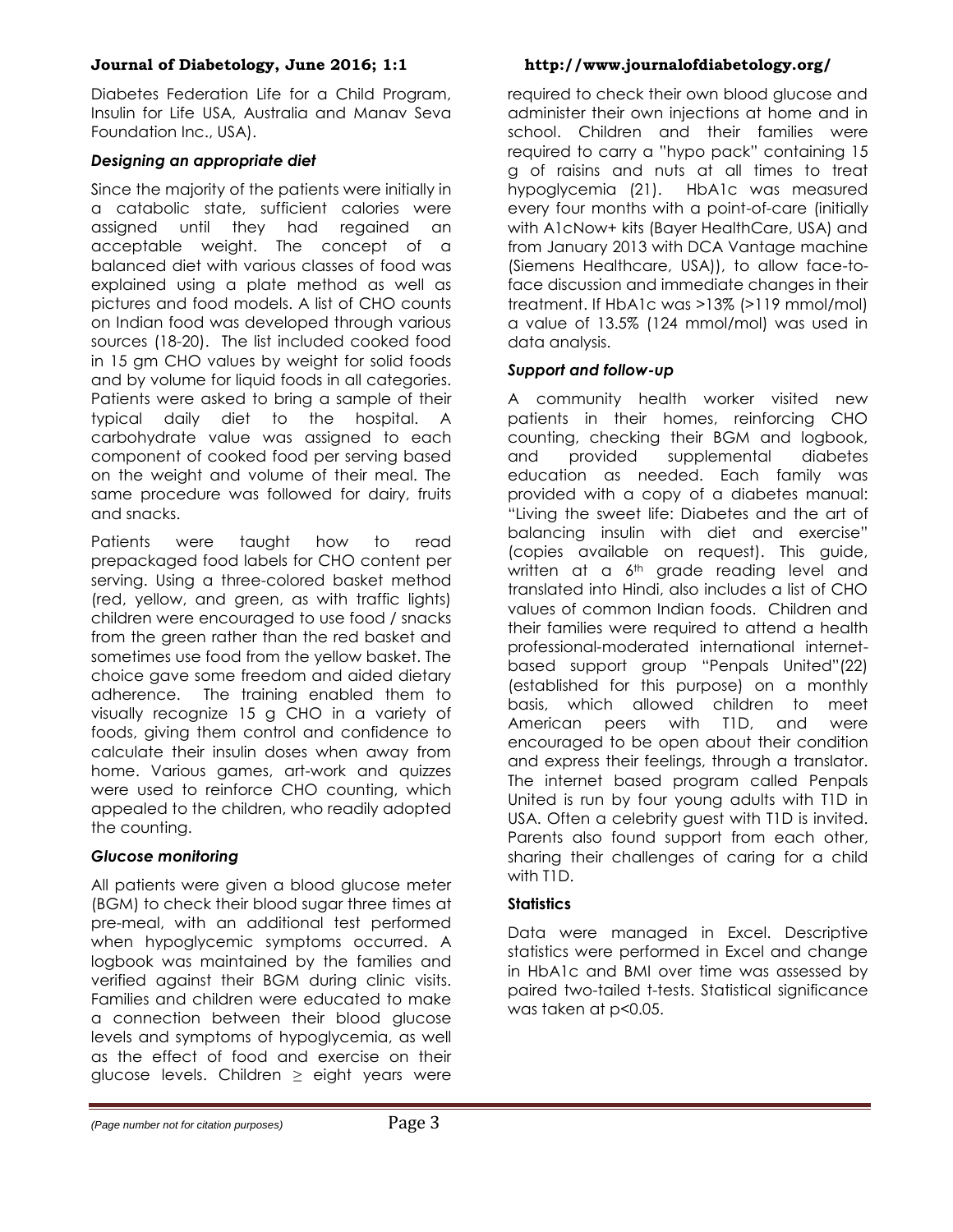| Year of follow-up     | <b>Baseline</b> |            |             |            |           |            |            |           |
|-----------------------|-----------------|------------|-------------|------------|-----------|------------|------------|-----------|
|                       | 48              | 40         | 32          | 25         | 13        |            |            |           |
| Age (years)           | 13.5(4.6)       | 14.6 (4.9) | 15.5 (4.6)  | 15.5 (4.3) | 16.0(3.8) | 15.6(3.1)  | 17.6(1.7)  | 18.3(1.0) |
| Male, Female          | 26, 22          | 22, 18     | 18, 14      | 14.11      | 7, 6      | 5, 3       | 3, 2       | 2,        |
| TID duration (years)  | 2.0(3.5)        | 3.0(3.6)   | 4.3 $(4.0)$ | 4.6(3.2)   | 5.6(3.8)  | 5.1(0.7)   | 6.1(0.8)   | 7.6(0.3)  |
| Insulin dose U/kg/day | .30(0.52)       | 1.02(0.33) | 1.02 (0.33) | 0.94(0.33) | 1.1(0.24) | 1.03(0.24) | 0.90(0.02) | .06(0.11) |

**Table 1: Clinical characteristics at baseline (initial visit to the clinic) and follow-up for all 48 patients out to seven years of follow-up.** 

*Results are (mean (SD), TID: type 1 diabetes*



**Figure 1: Change in mean HbA1c for all 25 patients followed for at least three years**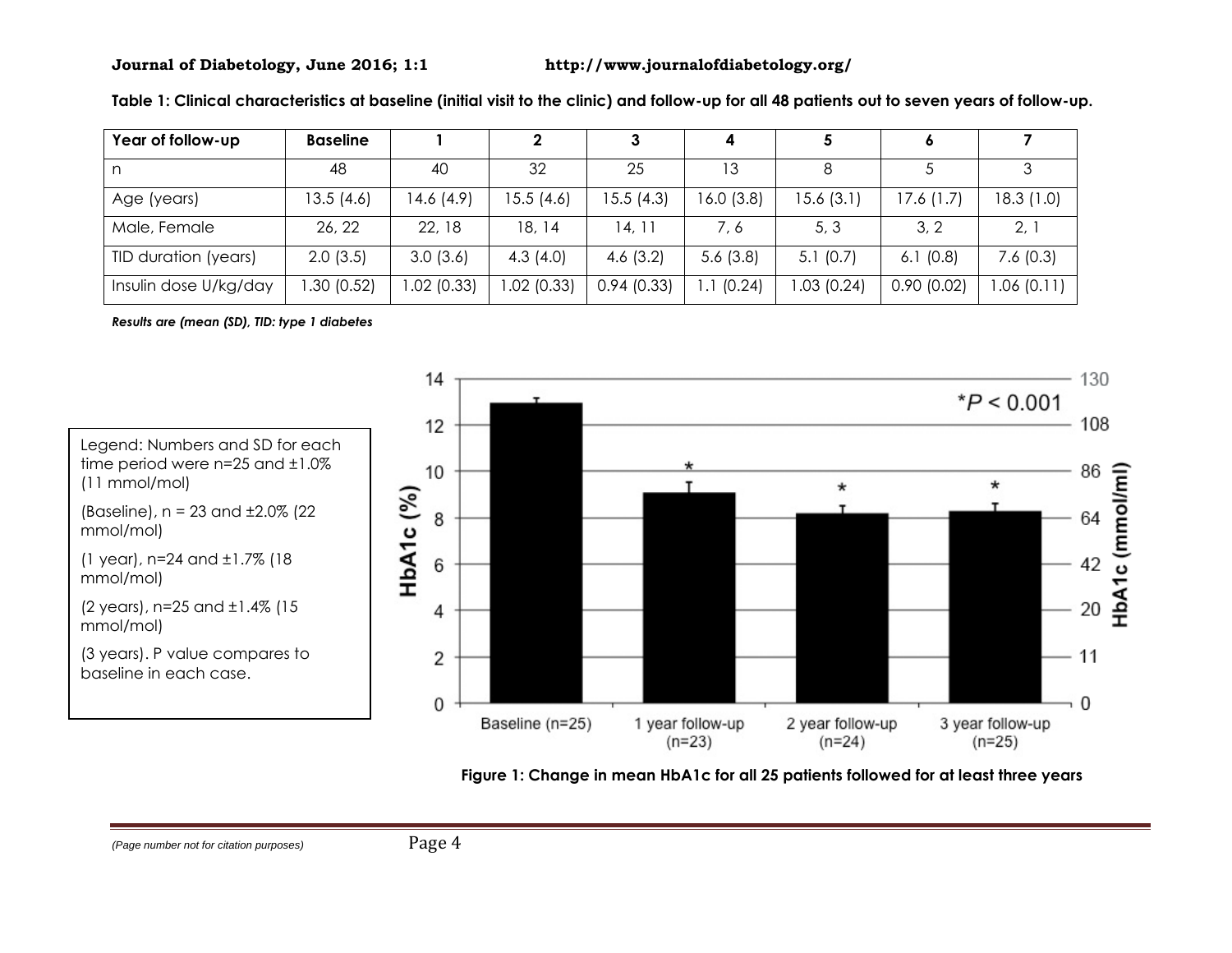

**Figure 2: Mean HbA1c and BMI for each year of follow-up out to seven years for all 48 patients**

#### **Results**

Forty-eight children with T1D 26 (54%) male, 22 (46%) female), were included in the chart review at the end of April 2014. Most (n=46) were cared for in Haridwar and two in Vrindaban. Nearly all (n=47) families had a monthly income  $\leq$ 5,000 INR ( $\leq$ 84 USD) with one family having an income of 10,000 INR (156 USD). Highest formal education of either parent was  $\geq 6$ <sup>th</sup> grade in 17 families,  $<6$ <sup>th</sup> grade in 20 and nil in 11. The mean  $\pm$  SD age at diagnosis was  $11.8 \pm 4.8$ years (range 3.4 to 21.3 years), and mean age at enrolment was 13.9  $\pm$  4.7 years. Duration of

*(Page number not for citation purposes)* Page 5

diabetes from diagnosis to end of study was  $4.9 \pm 3.8$  years, with duration in the program  $2.8 \pm 2.0$  years.

Twelve patients in the program had new onset T1D, were treated with MDI with in four weeks. 36 children had previously been treated before enrolling into the program with two injections of premixed insulin (70/30) for an average of 2.7±3.2 years, out of which three were treated at RKM Haridwar. One of these had been prescribed insulin but this was rejected by the family in favor of traditional medicine, in spite of continued deterioration to a cachectic state.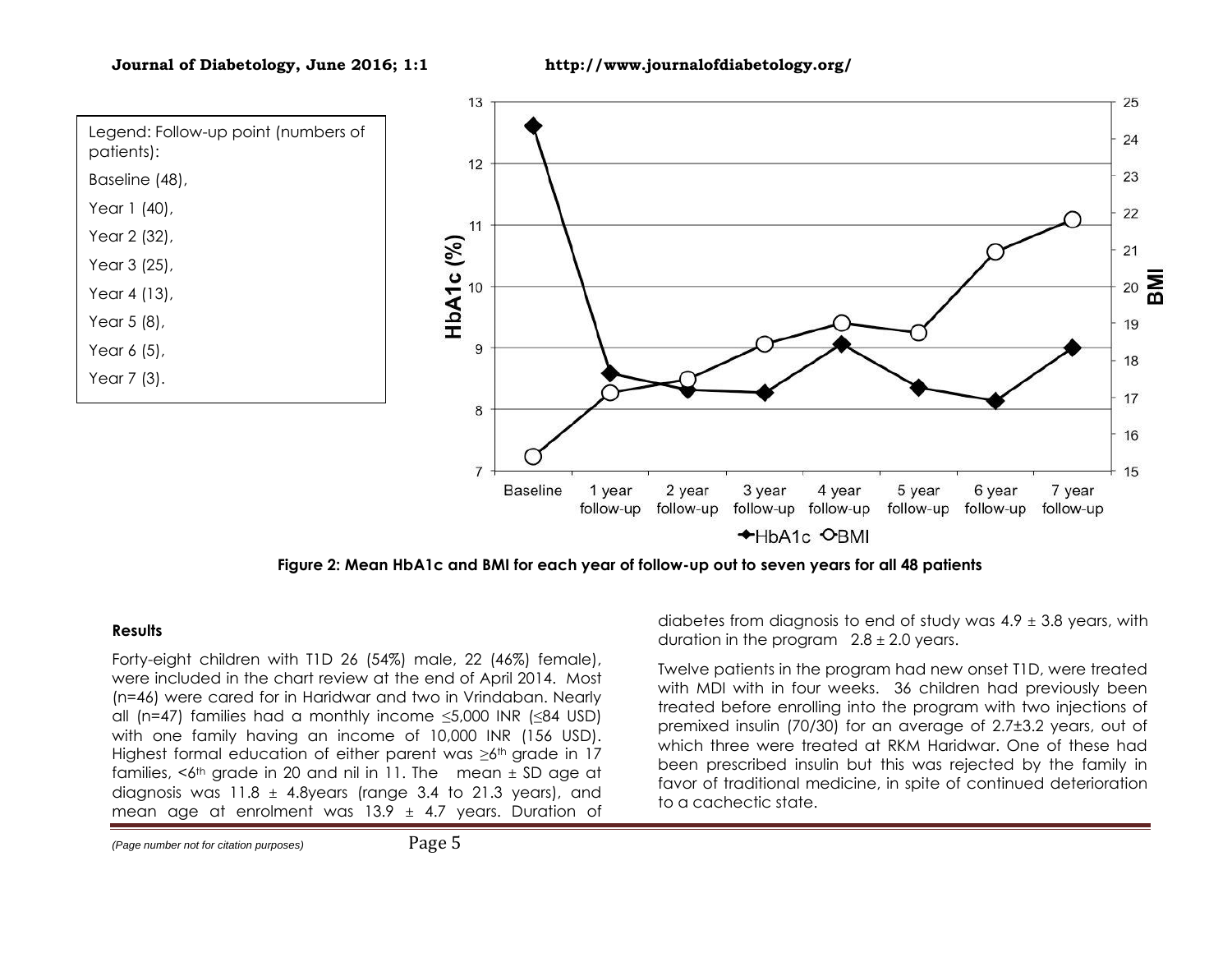For the whole group of 48, baseline BMI was 15.4±2.4 kg/m2 and insulin dosage was 1.3±0.5 U/kg/day. Enrolment of HbA1c for the 36 subjects in the pretreated group was 12.7  $\pm$ 1.5% (115+16 mmol/mol) with no subject under 7.5% (58 mmol/mol) 2 (5%) 7.5-8.9% (58-74 mmol/mol), 11 (30%) 9-12.9% (75-117 mmol/mol) and 23 (65%)  $\geq$ 13%. ( $\pm$ 119 mmol/mol) Many were very underweight - mean BMI was  $15.2 \pm$ 2.5 kg/m2, with 12 boys (57%) and 5 girls (31%) < 3rd centile (23). Further information on clinical characteristics is presented in Table 1.

Many patients took insulin irregularly and were dependent on a neighborhood health care provider for their injections. Blood glucose monitoring had consisted of a fasting and postprandial blood sugar that was performed once every 2-3 months, with no other laboratory monitoring. No patients had previously received formal diabetes education or dietary instructions. None were on SMBG. At the time of their first visit to clinic, seven patients had bilateral cataracts (mean duration of disease 4.5 years (range 2-7)). Three patients had peripheral neuropathy, and had a history of foot ulcers, and one patient had already had amputations of two toes. Two patients had the classic triad of Mauriac Syndrome (24).

For the 12 children who presented to the clinic with new onset T1D from 2009, age at baseline was 11.2  $\pm$  5.0 y, BMI 15.7  $\pm$  2.2 kg/m<sup>2,</sup> and HbA1c  $13.2 \pm 1.0\%$  (121  $\pm$  11 mmol/mol) All received insulin within four weeks of initial symptoms.

# *Education and support group sessions*

In 2011, each family (n=24) attended an average of  $6.4 \pm 2.9$  face-to-face diabetes education sessions, each lasting 1-2 hours. This increased to  $17.8 \pm 8.6$  sessions in 2012 (n=34), and 24.0  $\pm$  11.3 sessions in 2013 (n=45), which included education by mobile phone. Attendance of each family at support group sessions of three hours (combined local- and internet-based), averaged  $6.3 \pm 1.7$  in 2011 (n=4),  $6.8 \pm 3.0$  (n=36) in 2012, and 7.4  $\pm$  2.5 in 2013 (n=46).

# *Clinical progress*

For 25 patients followed for ≥3 years, HbA1c at baseline and years 1, 2 and 3 was (mean  $\pm$  SD)  $13.0 \pm 1.0\%$  (119  $\pm$  11 mmol/mol) 9.0  $\pm$  2.0% (75  $\pm$ 

22 mmol/mol)  $8.2 \pm 1.5\%$  (66  $\pm$  16.5mmol/mol) and 8.3  $\pm$  1.4% (67  $\pm$  15mmol/mol) respectively (see Figure 1), and BMI improved from (mean ± SD) 15.4  $\pm$  2.4 to 19.0  $\pm$  2.9 kg/m<sup>2</sup>. Figure 2 shows the pattern of change of HbA1c and BMI for all patients.

One child, lost to T1D follow-up died of unknown causes towards the end of the study period. Mortality rate during the study period was 4.3 per 1,000 years of diabetes. There were no readmissions to the hospital with ketoacidosis or severe hypoglycemia since program inception. One child was admitted with a viral illness and another for drainage of an abscess unrelated to injection sites.

# *Status at end of follow-up*

Age of the subjects were  $16.7 \pm 4.6$  years (n=47). 8 subjects (17%) had a HbA1c  $\leq 7.5\%$ (≤ 58 mmol/mol) 22 (47%) were 7.6 < 9% (60 < 75 mmol/mol), 13 **(**28%) 9 - 12.9% (75-117 mmol/mol) 4 (8%) were ≥13%. (≥119 mmol/mol) Mean HbA1c at the end of the study was  $9.2 \pm$ 2.0% (77 ± 22 mmol/mol) median 8.6% (70 mmol/mol).

Out of the seven children with cataract, four have undergone surgery and their vision restored and three are at various stages of their treatment. One patient had diabetic retinopathy and another severe corneal scarring. The two patients with Mauriac Syndrome made a complete recovery.

Out of the 47 surviving subjects, 31 are attending school, 12 have completed school and are working, three girls are married and raising a family and one girl is home-schooling.

# **Discussion**

To the best of our knowledge, this is the first publication to describe use of MDI to treat T1D in a wholly indigent population in India.

The Indian Society of Pediatrics and Adolescent Endocrinology's Clinical Practice Guidelines (25) and the Consensus Statement of Diabetes in Children (8) recognize the basal/bolus regimen as a preferred method of T1D treatment. However, introduction of this regimen is challenging due to the cost of frequent blood glucose monitoring, the very limited teaching of DSME and carbohydrate counting, illiteracy in some families, cultural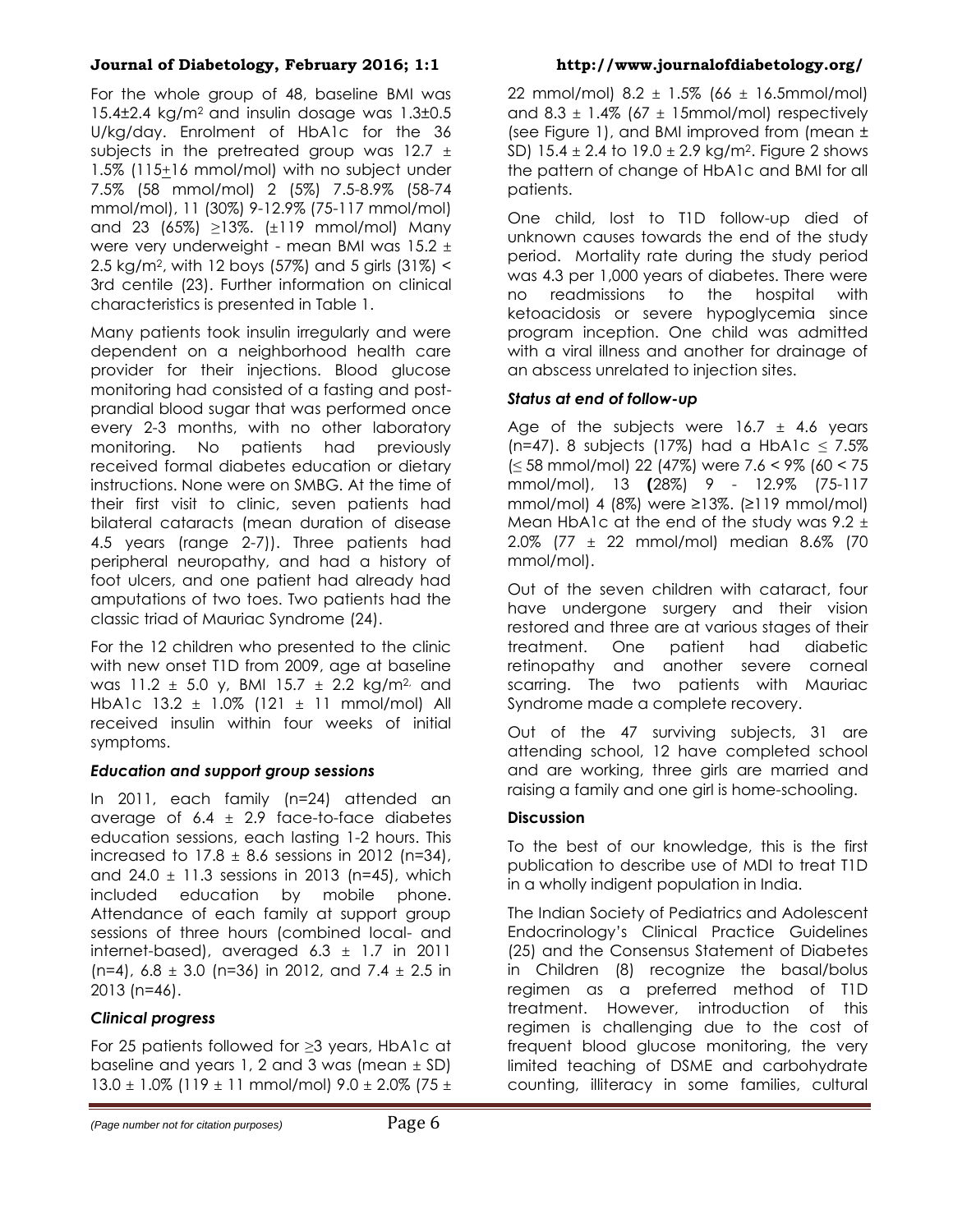barriers to diagnosis and treatment, and limited access to medical care in rural regions. As a result, there is likely a high incidence of early deaths and serious complications in many who survive; although published data is limited (6,10). A number of the previously-diagnosed subjects in our study had malnutrition, and diabetes complications such as cataracts and amputations. The high prevalence of cataracts is of concern. Acute cataracts can occur in newly diagnosed T1D cases (26), with permanent cataracts associated with increasing age and with other complications (27).

This study demonstrates that successful use of MDI in indigent populations in India is feasible, as evidenced by the fact that most program participants were able to maintain average HbA1c levels comparable to some developed country clinics (28). There was only one death in the study period (where previously at this hospital there had been no long-term survivors of childhood T1D). Furthermore, there have been no readmissions to the hospital with DKA or severe hypoglycemia since the inception of this program. Another positive outcome is that three women have married and had healthy children. This would have been unthinkable in this part of rural India prior this program. Saini et al., (16) has also achieved good results with MDI and glargine in a six-month study in a tertiary care center in Northern India.

There are a few important limitations to this study. The number of subjects was small since only 25 have greater than 3 years of follow up, though this is likely longer than their life expectancy without our program. Moreover, a presumptive diagnosis of T1D was made based on clinical features alone as autoantibody and C-peptide assays could not be performed. Therefore it is quite possible that some may have type 2 diabetes (T2D) or an atypical form of diabetes (6), but none clearly exhibited T2D.

The key of our program's success was the use of DSME, presented in a culturally sensitive and relevant manner. In order to achieve this, several innovative solutions were developed:

1) Screening questionnaires in the local language

2) Customized, family-centered, culturally sensitive DSME program matched the literacy level of the patients;

3) New resources to teach patients how to perform CHO counting with local foods

4) Monitoring of adherence through sensitive and non-threatening means such as quizzes and games

5) Participation in an international support group to provide positive role models and encouragement. Professionally led support groups have been shown to be effective by Markowitz and Laffel (29). To our knowledge our internet support group Penpals United is the first such international group.

We have also established a Certified Diabetes Educator, India (CDEI) program located at a nursing school of RKM Hospital at Vrindaban, and now recognized by the IDF (30). Moving forward, training programs for diabetes educators will be essential to achieve widespread success in India.

#### **Conclusion:**

Here we present a model for other centers to introduce a MDI approach to achieve successful and sustainable T1D management in India. Integral to the program's success was intensive locally-relevant diabetes education, availability of diabetes supplies, and the use of innovative approaches including an internetbased support group.

#### **Acknowledgements**

We thank the following experts for helpful comments on the manuscript: Alicia Jenkins, Georgeanna Klingensmith, Paul Hruz, Mark Atkinson and Sanjaya Gupta. We also thank Jack Terschluse - the founder of Penpals United, and Ramakrishna Mission hospitals in Haridwar and Vrindaban for their partnership. All authors report that they received no financial or other support relevant to this publication. All authors report no potential conflicts of interest relevant to this publication.

*<sup>(</sup>Page number not for citation purposes)* Page 7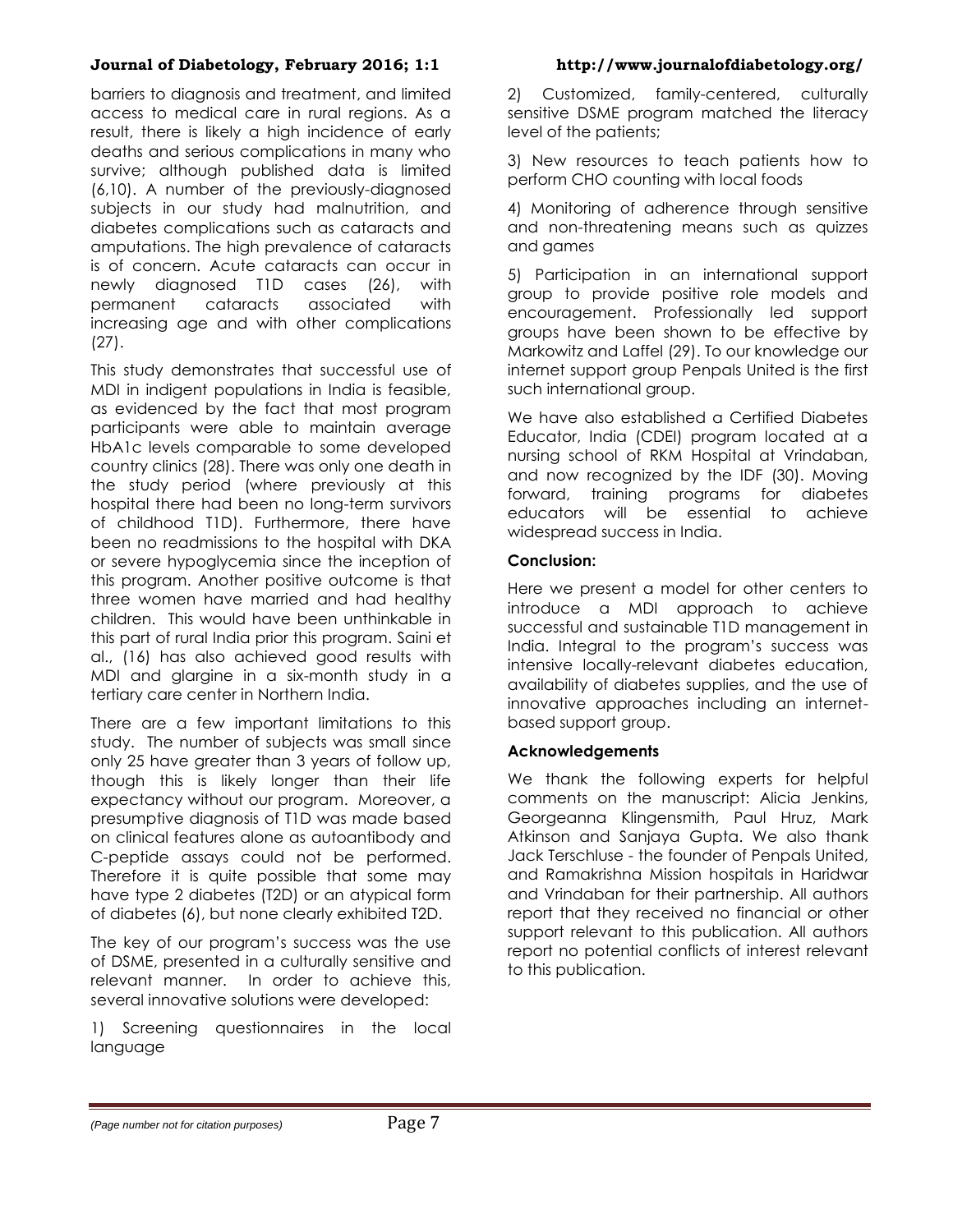#### **References**

- 1. Patterson C, Guariauata L, Dahlauist G, Soltész G, Ogle G, Silink M. Diabetes in the young – a global view and worldwide estimates of numbers of children with type 1 diabetes. Diabetes Res Clin Pract 2014;103:161-175.
- 2. Kalra S, Kalra B, Sharma A. Prevalence of type 1 diabetes mellitus in Karnal district, Haryana State, India. Diabetol Metab Sydnr 2010; 2:14.
- 3. Dayal D, Saini AG, Jayashree M, Singhi S, Kumar R, Samprati M, et al. Hospital based incidence, patterns of presentation and outcome of type 1 diabetes: 12 years' data from a tertiary care center in North India. Int J Diabetes Dev Ctries. 2015;35[\(2\):](http://link.springer.com/journal/13410/35/2/page/1)103-107
- 4. Shobhana R, Rao PR, Lavanya A, Williams R, Padma C, Vijay V et al. Costs incurred by families having Type 1 diabetes in a developing country- a study from Southern India. Diabetes Res Clin Pract 2002;55:45-48.
- 5. Kesavadev J, Sadikot S, Saboo S, [Shrestha](http://www.ncbi.nlm.nih.gov/pubmed/?term=Shrestha%20D%5BAuthor%5D&cauthor=true&cauthor_uid=25285274)  [D,](http://www.ncbi.nlm.nih.gov/pubmed/?term=Shrestha%20D%5BAuthor%5D&cauthor=true&cauthor_uid=25285274) [Jawad F,](http://www.ncbi.nlm.nih.gov/pubmed/?term=Jawad%20F%5BAuthor%5D&cauthor=true&cauthor_uid=25285274) [Azad K,](http://www.ncbi.nlm.nih.gov/pubmed/?term=Azad%20K%5BAuthor%5D&cauthor=true&cauthor_uid=25285274) et al. Challenges in Type 1 diabetes management in South East Asia: Descriptive situational assessment. Indian Journal of Endocrinology and Metabolism. 2014; 18:600-607.
- 6. Bhatia V, Arya V, Dabadghao P, Balasubramanian K, Sharma K, Verghese N, et al. Etiology and outcome of childhood and adolescent diabetes mellitus in North India. J Pediatr Endocrinol Metab 2004;17:993-999.
- 7. Bhatia E. Type 1 diabetes mellitus in India. Curr Diab Rep 2012; 12:224-226.
- 8. Kumar KM, Dev NP, Raman KV, [Rajnanda](http://www.ncbi.nlm.nih.gov/pubmed/?term=Desai%20R%5Bauth%5D)  [Desai](http://www.ncbi.nlm.nih.gov/pubmed/?term=Desai%20R%5Bauth%5D) R, [Prasadini](http://www.ncbi.nlm.nih.gov/pubmed/?term=Prasadini%20TG%5Bauth%5D) GT, Das AK, et al. Consensus statement on diabetes in children. Indian J Endocrinol Metab, 2014;18:264-273.
- 9. Yesudian C, Grepstad M, Visintin E, Ferrario A. The economic burden of diabetes in India: a review of the literature. Globalization and Health 2014,10:80.

- 10. Jayashree M, Singhi S. Diabetic ketoacidosis: Predictors of outcome in a paediatric intensive care unit of a developing country. Pediatr Crit Care Med 2004;5:427-433.
- 11. Ogle GD, Middlehurst AC, Silink M. The IDF Life for a Child Program Index of diabetes care for children and youth. Pediatr Diabetes 2015; Jul 8.
- 12. Lange K, Swift P, Pankowska E, Danne T. Diabetes education. Pediatric Diabetes 2014; 15 (Suppl 20):77-85.
- 13. Murphy NP, Keane SM, Ong KK, [Ford-Adams](http://www.ncbi.nlm.nih.gov/pubmed/?term=Ford-Adams%20M%5BAuthor%5D&cauthor=true&cauthor_uid=12610040)  [M,](http://www.ncbi.nlm.nih.gov/pubmed/?term=Ford-Adams%20M%5BAuthor%5D&cauthor=true&cauthor_uid=12610040) [Edge JA,](http://www.ncbi.nlm.nih.gov/pubmed/?term=Edge%20JA%5BAuthor%5D&cauthor=true&cauthor_uid=12610040) [Acerini CL,](http://www.ncbi.nlm.nih.gov/pubmed/?term=Acerini%20CL%5BAuthor%5D&cauthor=true&cauthor_uid=12610040) et al. Randomized cross-over trial of insulin glargine plus lispro or NPH insulin plus regular human insulin in adolescents with type 1 diabetes on intensive insulin regimens. Diabetes Care, 2003;26:799-804.
- 14. Mortensen HB, Robertson KJ, Aanstoot HJ. Insulin management and metabolic control of type 1 diabetes mellitus in childhood and adolescence in 18 countries. Hvidore Study Group on Childhood Diabetes. Diabet Med, 1998;15:752-759.
- 15. Hathout EH, Fujishige L, Geach J, Ischandar M, Shinichiro M, Mace JW. Effect of therapy with insulin glargine (lantus) on glycemic control in toddlers, children, and<br>adolescents with diabetes. Diabetes adolescents with diabetes. Diabetes Technol Ther 2003;5:801-806.
- 16. Saini A, Dayal D, Verma S, Bhalla AK. Comparative efficacy of once daily insulin glargine with twice daily NPH insulin in children with type 1 diabetes. J Diabetes Metab 2011;2:3.
- 17. RKM Hospital, Haridwar, India. RKH Hospital 2015. Available **https://windo**the.com/ [http://www.rkmkankhal.org/index.html.](http://www.rkmkankhal.org/index.html) Accessed 13 Sep 2015.
- 18. Pasricha S. Count what you eat. Hyderabad: National Institute of Nutrition; 1989.

*(Page number not for citation purposes)* Page 8